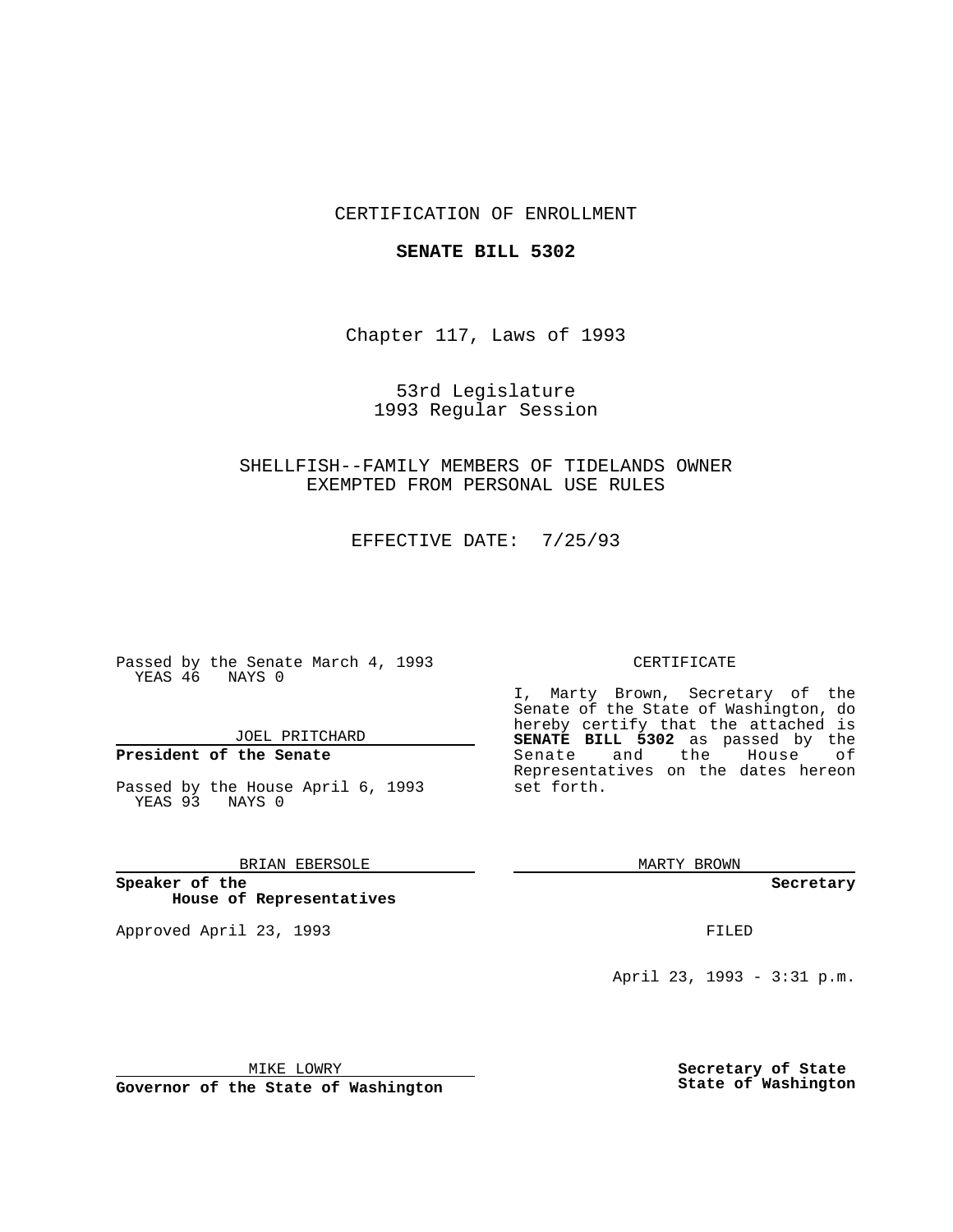## **SENATE BILL 5302** \_\_\_\_\_\_\_\_\_\_\_\_\_\_\_\_\_\_\_\_\_\_\_\_\_\_\_\_\_\_\_\_\_\_\_\_\_\_\_\_\_\_\_\_\_\_\_

\_\_\_\_\_\_\_\_\_\_\_\_\_\_\_\_\_\_\_\_\_\_\_\_\_\_\_\_\_\_\_\_\_\_\_\_\_\_\_\_\_\_\_\_\_\_\_

Passed Legislature - 1993 Regular Session

**State of Washington 53rd Legislature 1993 Regular Session By** Senators Owen, Hargrove and Oke

Read first time 01/22/93. Referred to Committee on Natural Resources.

 AN ACT Relating to food fish and shellfish; and amending RCW 75.08.080.

BE IT ENACTED BY THE LEGISLATURE OF THE STATE OF WASHINGTON:

 **Sec. 1.** RCW 75.08.080 and 1985 c 457 s 17 are each amended to read as follows:

(1) The director may adopt, amend, or repeal rules as follows:

 (a) Specifying the times when the taking of food fish or shellfish is lawful or unlawful.

 (b) Specifying the areas and waters in which the taking and possession of food fish or shellfish is lawful or unlawful.

 (c) Specifying and defining the gear, appliances, or other equipment and methods that may be used to take food fish or shellfish, and specifying the times, places, and manner in which the equipment may be used or possessed.

 (d) Regulating the possession, disposal, landing, and sale of food fish or shellfish within the state, whether acquired within or without the state.

 (e) Regulating the prevention and suppression of diseases and pests affecting food fish or shellfish.